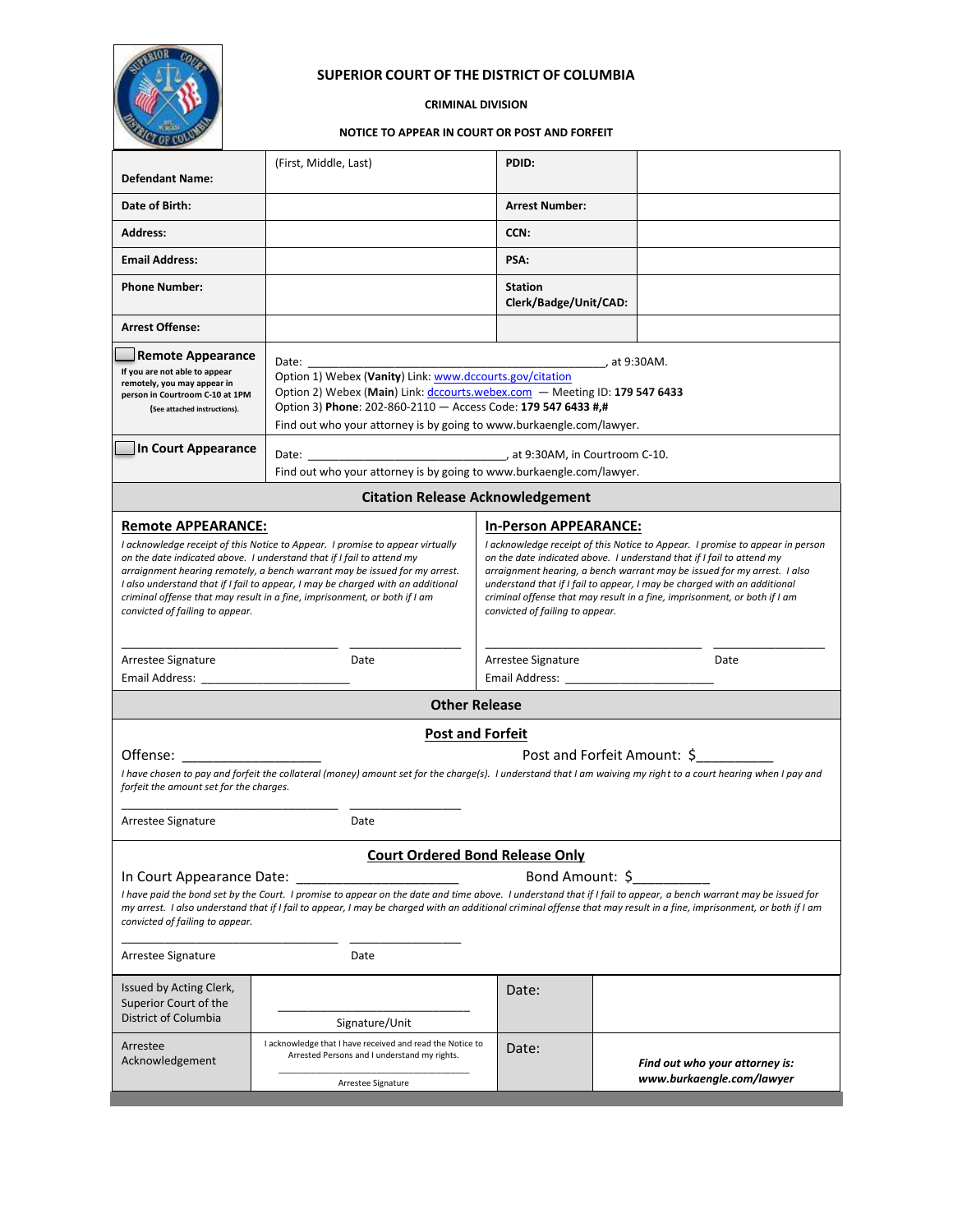# **SUPERIOR COURT OF THE DISTRICT OF COLUMBIA**

### **Citation Arraignment – REMOTE Appearance Only**

### **Connecting to Webex** (Internet)

### **Method 1:**

1. Open Web Browser in Google Chrome and copy and paste following URL or click: <https://dccourts.gov/citation> You will be connected directly into the waiting room or the live WebEx session. If this is the first time you are connecting to a Webex session an applet will download to your computer first then connect you to the session. 2. When prompted, click "Join" to enter the session.

## **Method 2:**

1. Open Web Browser in Google Chrome and copy and paste following URL or click: [https://dccourts.webex.com](https://dccourts.webex.com/)

2. Under **Join A Meeting**, enter Meeting ID: **179 547 6433**

**Audio Alternative:** Instead of automatically using **USE COMPUTER FOR AUDIO**, you may select **CALL-IN** and follow the **CALL-IN** prompt window. It is very important that you enter the **Access ID #** so that your audio is matched with your video. You will be heard clearer if you **do not** place your phone on SPEAKER.

### **Smartphone / Tablets or iPads:**

### **Method 1:**

Go to App Store, Download the Webex App **(Webex Meetings),** Select **Join Meeting**, Enter Meeting ID **179 547 6433**, enter your Name and E-mail.

# **Audio Only / Dial-in by Phone:**

### **Method 1:**

Toll **(202) 860-2110**, enter Meeting ID**: 179 547 6433 #** and press **#** again to enter session.

# **Rooms Systems**

### **Method 1:**

Enter the following into your room system: **1795476433@dccourts.webex.com**

**Questions: Call (202) 879-1928 and select Option 2, or Send an e-mail to CourtroomTechnology@dcsc.gov**